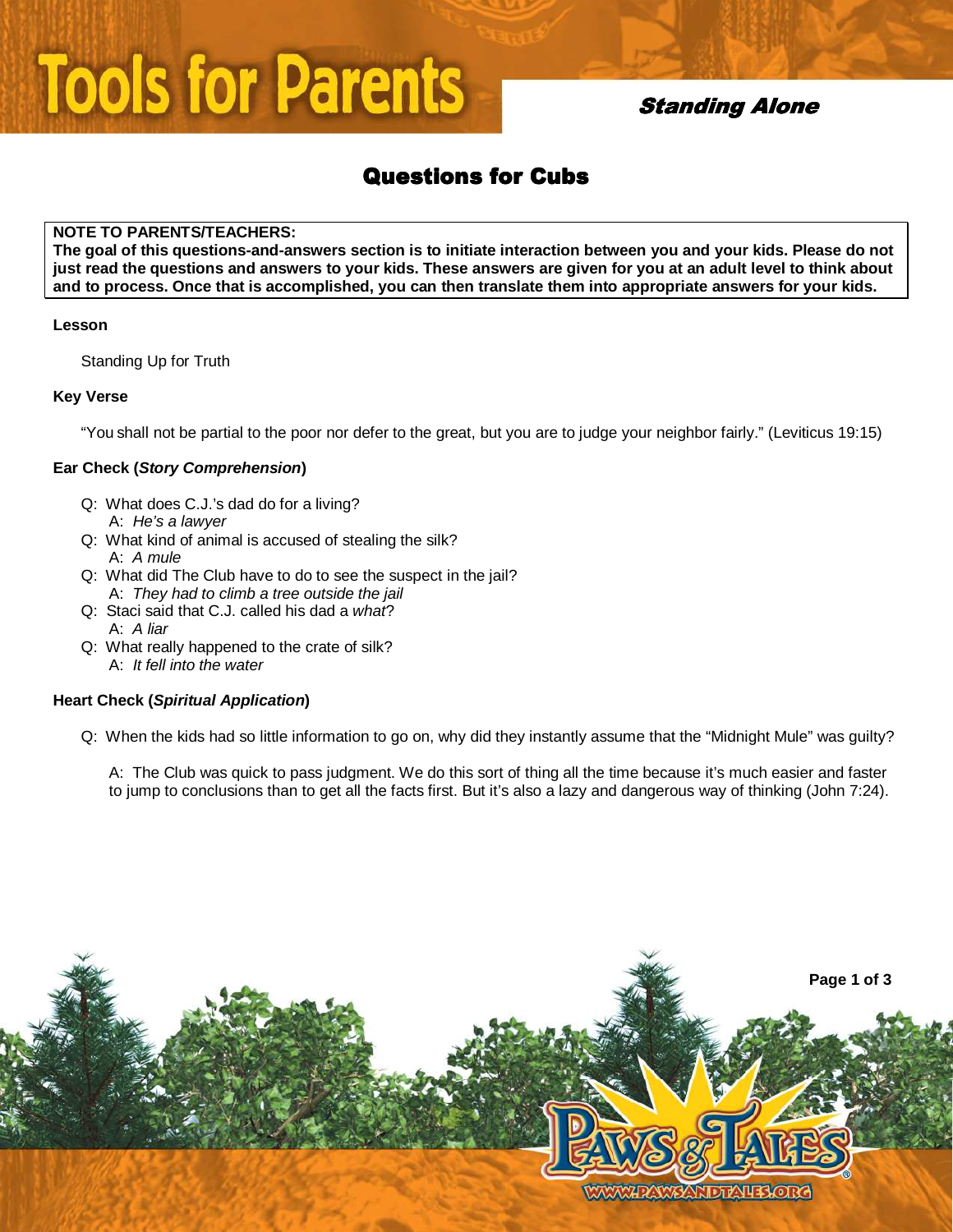**Standing Alone** 

## Questions for Cubs Page 2

Q: Why did the whole town seem to take the side of Wayne Armstrong and Jessie McClaw over that of the Mule? Why was this wrong?

A: This too had a lot to do with lazy thinking. People tend to fear the unknown. It was convenient to have a scapegoat to blame for all the missing things in town. But the poor character of both Wayne Armstrong and Jessie McClaw were well known in Wildwood. People should have known that they needed to gather more information before making such sweeping conclusions.

Q: When Hugh had C.J. on the ground threatening him, why was C.J. finally able to stand up for his father?

A: He had resolved in his heart that the truth was worth standing up for. He knew what was true of Wayne Armstrong and Jessie McClaw, and he knew what was true of his father. So he acted accordingly. Truth brings this kind of freedom (John 8:32). It can eliminate confusion and make clear our course of action.

#### **"I" Check (Personal Application)**

**Tools for Parents** 

- 1. What does a lawyer do? Look up the meaning of the word *advocate* in a dictionary or other resource, and then read 1 John 2:1–2. How does Jesus act as our advocate?
- 2. Have you ever been accused of doing something that you didn't do? How did it make you feel?
- 3. Why is it always important to find out the truth when something happens? Is it fair to punish someone if they didn't do the crime? Why?
- 4. C.J.'s father was trying to do the right thing, but a lot of people were angry with him. Do you think you could do the right thing even if it made you unpopular to others? Why?
- 5. Can you think of a time when you did the right thing even when it was hard for you to do? How did it make you feel?